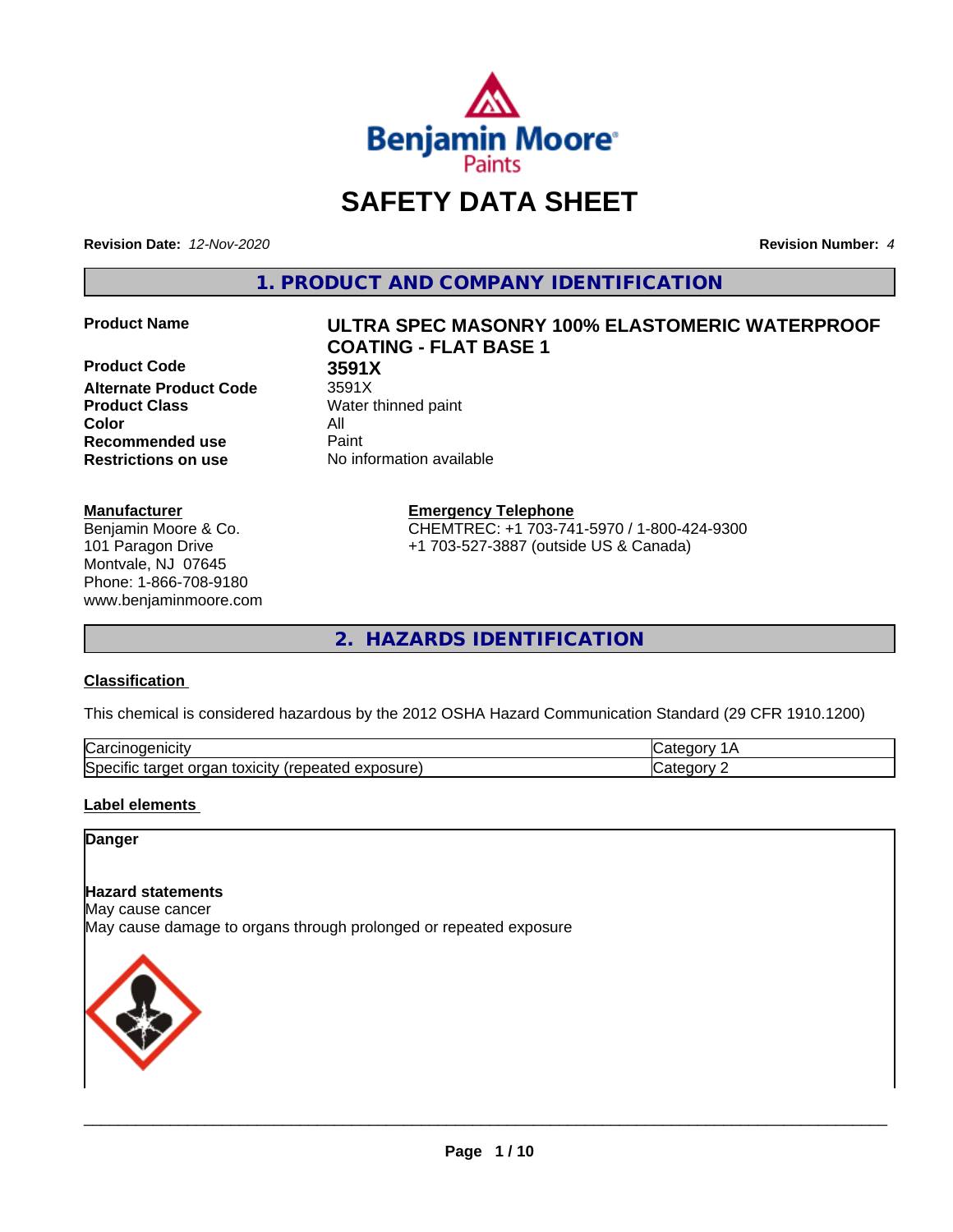#### **Appearance** liquid **Odor 11** and **Odor 11** and **Odor 11** and **Odor 11** and **Odor 11** and **Odor 11** and **Odor** 11 and **Odor** 11 and **Odor** 11 and **Odor** 11 and **Odor** 11 and **Odor** 11 and **Odor** 11 and **Odor** 11 and **Odor**

#### **Precautionary Statements - Prevention**

Obtain special instructions before use Do not handle until all safety precautions have been read and understood Use personal protective equipment as required Do not breathe dust/fume/gas/mist/vapors/spray

#### **Precautionary Statements - Response**

IF exposed or concerned: Get medical advice/attention

#### **Precautionary Statements - Storage**

Store locked up

#### **Precautionary Statements - Disposal** Dispose of contents/container to an approved waste disposal plant

#### **Hazards not otherwise classified (HNOC)**

Not applicable

#### **Other information**

No information available

 **WARNING:** This product contains isothiazolinone compounds at levels of <0.1%. These substances are biocides commonly found in most paints and a variety of personal care products as a preservative. Certain individuals may be sensitive or allergic to these substances, even at low levels.

 $\_$  ,  $\_$  ,  $\_$  ,  $\_$  ,  $\_$  ,  $\_$  ,  $\_$  ,  $\_$  ,  $\_$  ,  $\_$  ,  $\_$  ,  $\_$  ,  $\_$  ,  $\_$  ,  $\_$  ,  $\_$  ,  $\_$  ,  $\_$  ,  $\_$  ,  $\_$  ,  $\_$  ,  $\_$  ,  $\_$  ,  $\_$  ,  $\_$  ,  $\_$  ,  $\_$  ,  $\_$  ,  $\_$  ,  $\_$  ,  $\_$  ,  $\_$  ,  $\_$  ,  $\_$  ,  $\_$  ,  $\_$  ,  $\_$  ,

#### **3. COMPOSITION INFORMATION ON COMPONENTS**

| <b>Chemical name</b> | CAS No.        | Weight-%    |
|----------------------|----------------|-------------|
| Limestone            | 1317-65-3      | $15 - 20$   |
| Titanium dioxide     | 13463-67-7     | $5 - 10$    |
| Ethylene glycol      | $107 - 21 - 1$ | - 5         |
| Zinc oxide           | 1314-13-2      | - 5         |
| Silica, mica         | 12001-26-2     | - 5         |
| Silica, crystalline  | 14808-60-7     | $0.1 - 0.5$ |
| Diphenyl ketone      | 119-61-9       | $0.1 - 0.5$ |

#### **4. FIRST AID MEASURES**

| <b>General Advice</b> | For further assistance, contact your local Poison Control Center.                                        |
|-----------------------|----------------------------------------------------------------------------------------------------------|
| <b>Eye Contact</b>    | Rinse thoroughly with plenty of water for at least 15 minutes and consult a<br>physician.                |
| <b>Skin Contact</b>   | Wash off immediately with soap and plenty of water while removing all<br>contaminated clothes and shoes. |
| <b>Inhalation</b>     | Move to fresh air. If symptoms persist, call a physician.                                                |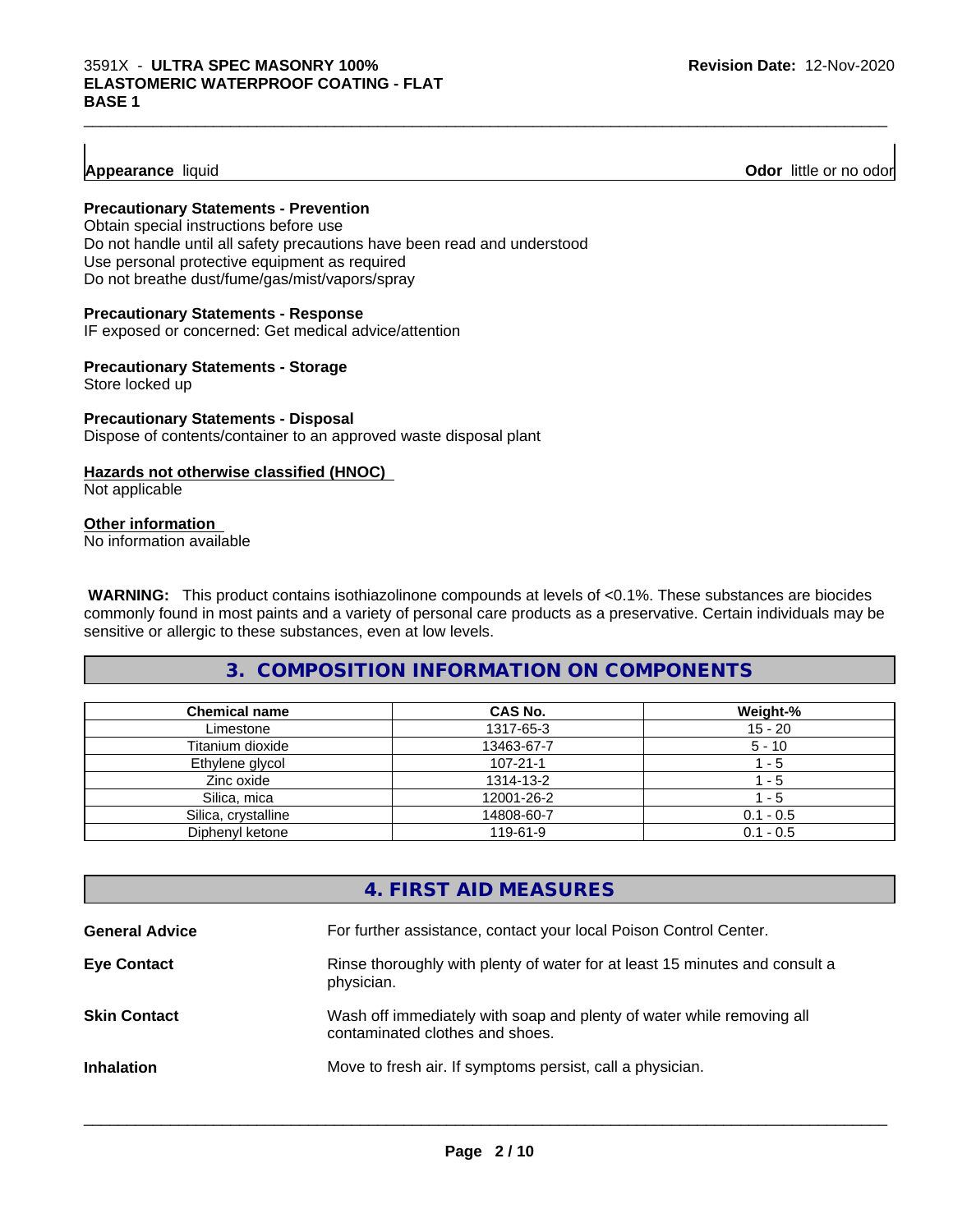| Ingestion                                                                        |                                                               | Clean mouth with water and afterwards drink plenty of water. Call a POISON<br>CENTER or doctor/physician if exposed or you feel unwell. If large quantities of<br>this material are swallowed, call a physician immediately. |                                  |                         |  |
|----------------------------------------------------------------------------------|---------------------------------------------------------------|------------------------------------------------------------------------------------------------------------------------------------------------------------------------------------------------------------------------------|----------------------------------|-------------------------|--|
| <b>Most Important</b>                                                            | <b>Symptoms/Effects</b>                                       | None known.                                                                                                                                                                                                                  |                                  |                         |  |
|                                                                                  | <b>Notes To Physician</b>                                     | Treat symptomatically.                                                                                                                                                                                                       |                                  |                         |  |
|                                                                                  |                                                               |                                                                                                                                                                                                                              | 5. FIRE-FIGHTING MEASURES        |                         |  |
| <b>Suitable Extinguishing Media</b>                                              |                                                               | Use extinguishing measures that are appropriate to local<br>circumstances and the surrounding environment.                                                                                                                   |                                  |                         |  |
| Protective equipment and precautions for firefighters                            |                                                               | As in any fire, wear self-contained breathing apparatus<br>pressure-demand, MSHA/NIOSH (approved or equivalent)<br>and full protective gear.                                                                                 |                                  |                         |  |
| <b>Specific Hazards Arising From The Chemical</b>                                |                                                               | Closed containers may rupture if exposed to fire or<br>extreme heat.                                                                                                                                                         |                                  |                         |  |
|                                                                                  | <b>Sensitivity to mechanical impact</b>                       |                                                                                                                                                                                                                              | No                               |                         |  |
|                                                                                  | Sensitivity to static discharge                               |                                                                                                                                                                                                                              | No                               |                         |  |
| <b>Flash Point Data</b><br>Flash point (°F)<br>Flash Point (°C)<br><b>Method</b> |                                                               | Not applicable<br>Not applicable<br>Not applicable                                                                                                                                                                           |                                  |                         |  |
|                                                                                  | <b>Flammability Limits In Air</b>                             |                                                                                                                                                                                                                              |                                  |                         |  |
|                                                                                  | Lower flammability limit:<br><b>Upper flammability limit:</b> |                                                                                                                                                                                                                              | Not applicable<br>Not applicable |                         |  |
| <b>NFPA</b>                                                                      | Health: 1                                                     | Flammability: 0                                                                                                                                                                                                              | Instability: 0                   | Special: Not Applicable |  |
| <b>NFPA Legend</b><br>0 - Not Hazardous                                          |                                                               |                                                                                                                                                                                                                              |                                  |                         |  |

 $\_$  ,  $\_$  ,  $\_$  ,  $\_$  ,  $\_$  ,  $\_$  ,  $\_$  ,  $\_$  ,  $\_$  ,  $\_$  ,  $\_$  ,  $\_$  ,  $\_$  ,  $\_$  ,  $\_$  ,  $\_$  ,  $\_$  ,  $\_$  ,  $\_$  ,  $\_$  ,  $\_$  ,  $\_$  ,  $\_$  ,  $\_$  ,  $\_$  ,  $\_$  ,  $\_$  ,  $\_$  ,  $\_$  ,  $\_$  ,  $\_$  ,  $\_$  ,  $\_$  ,  $\_$  ,  $\_$  ,  $\_$  ,  $\_$  ,

- 1 Slightly
- 2 Moderate
- 3 High
- 4 Severe

*The ratings assigned are only suggested ratings, the contractor/employer has ultimate responsibilities for NFPA ratings where this system is used.*

*Additional information regarding the NFPA rating system is available from the National Fire Protection Agency (NFPA) at www.nfpa.org.*

#### **6. ACCIDENTAL RELEASE MEASURES**

**Personal Precautions** Avoid contact with skin, eyes and clothing. Ensure adequate ventilation.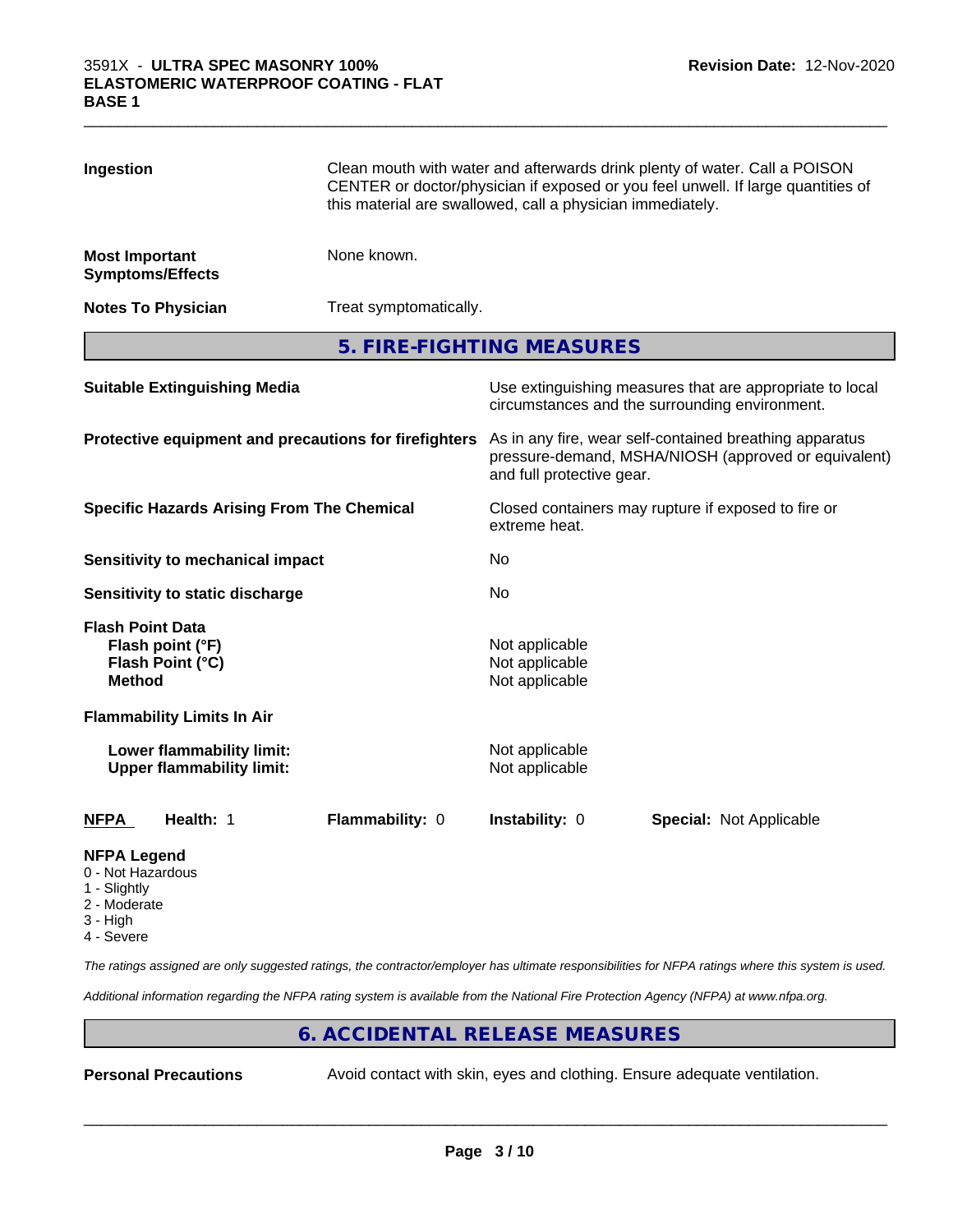| <b>Other Information</b>         | Prevent further leakage or spillage if safe to do so.                                                                                                                            |
|----------------------------------|----------------------------------------------------------------------------------------------------------------------------------------------------------------------------------|
| <b>Environmental precautions</b> | See Section 12 for additional Ecological Information.                                                                                                                            |
| <b>Methods for Cleaning Up</b>   | Soak up with inert absorbent material. Sweep up and shovel into suitable<br>containers for disposal.                                                                             |
|                                  | 7. HANDLING AND STORAGE                                                                                                                                                          |
| Handling                         | Avoid contact with skin, eyes and clothing. Avoid breathing vapors, spray mists or<br>sanding dust. In case of insufficient ventilation, wear suitable respiratory<br>equipment. |
| <b>Storage</b>                   | Keep container tightly closed. Keep out of the reach of children.                                                                                                                |
| <b>Incompatible Materials</b>    | No information available                                                                                                                                                         |
|                                  |                                                                                                                                                                                  |

 $\_$  ,  $\_$  ,  $\_$  ,  $\_$  ,  $\_$  ,  $\_$  ,  $\_$  ,  $\_$  ,  $\_$  ,  $\_$  ,  $\_$  ,  $\_$  ,  $\_$  ,  $\_$  ,  $\_$  ,  $\_$  ,  $\_$  ,  $\_$  ,  $\_$  ,  $\_$  ,  $\_$  ,  $\_$  ,  $\_$  ,  $\_$  ,  $\_$  ,  $\_$  ,  $\_$  ,  $\_$  ,  $\_$  ,  $\_$  ,  $\_$  ,  $\_$  ,  $\_$  ,  $\_$  ,  $\_$  ,  $\_$  ,  $\_$  ,

## **8. EXPOSURE CONTROLS/PERSONAL PROTECTION**

#### **Exposure Limits**

| <b>Chemical name</b> | <b>ACGIH TLV</b>                                  | <b>OSHA PEL</b>                                   |
|----------------------|---------------------------------------------------|---------------------------------------------------|
| Limestone            | N/E                                               | 15 mg/m $3$ - TWA                                 |
|                      |                                                   | $5 \text{ mg/m}^3$ - TWA                          |
| Titanium dioxide     | TWA: $10 \text{ mg/m}^3$                          | 15 mg/m $3$ - TWA                                 |
| Ethylene glycol      | STEL: 50 ppm vapor fraction                       | N/E                                               |
|                      | STEL: 10 $mg/m3$ inhalable particulate            |                                                   |
|                      | matter, aerosol only                              |                                                   |
|                      | TWA: 25 ppm vapor fraction                        |                                                   |
| Zinc oxide           | STEL: 10 mg/m <sup>3</sup> respirable particulate | $5 \text{ mg/m}^3$ - TWA                          |
|                      | matter                                            | $15$ mg/m <sup>3</sup> - TWA                      |
|                      | TWA: $2 \text{ mg/m}^3$ respirable particulate    |                                                   |
|                      | matter                                            |                                                   |
| Silica, mica         | TWA: $3 \text{ mg/m}^3$ respirable particulate    | 20 mppcf - TWA                                    |
|                      | matter                                            |                                                   |
| Silica, crystalline  | TWA: $0.025$ mg/m <sup>3</sup> respirable         | 50 µg/m <sup>3</sup> - TWA Respirable crystalline |
|                      | particulate matter                                | silica 50 $\mu$ g/m <sup>3</sup> - TWA            |
|                      |                                                   |                                                   |

#### **Legend**

ACGIH - American Conference of Governmental Industrial Hygienists Exposure Limits OSHA - Occupational Safety & Health Administration Exposure Limits N/E - Not Established

| <b>Engineering Measures</b>          | Ensure adequate ventilation, especially in confined areas.                           |
|--------------------------------------|--------------------------------------------------------------------------------------|
| <b>Personal Protective Equipment</b> |                                                                                      |
| <b>Eye/Face Protection</b>           | Safety glasses with side-shields.                                                    |
| <b>Skin Protection</b>               | Protective gloves and impervious clothing.                                           |
| <b>Respiratory Protection</b>        | In operations where exposure limits are exceeded, use a NIOSH approved               |
|                                      | respirator that has been selected by a technically qualified person for the specific |
|                                      | work conditions.                                                                     |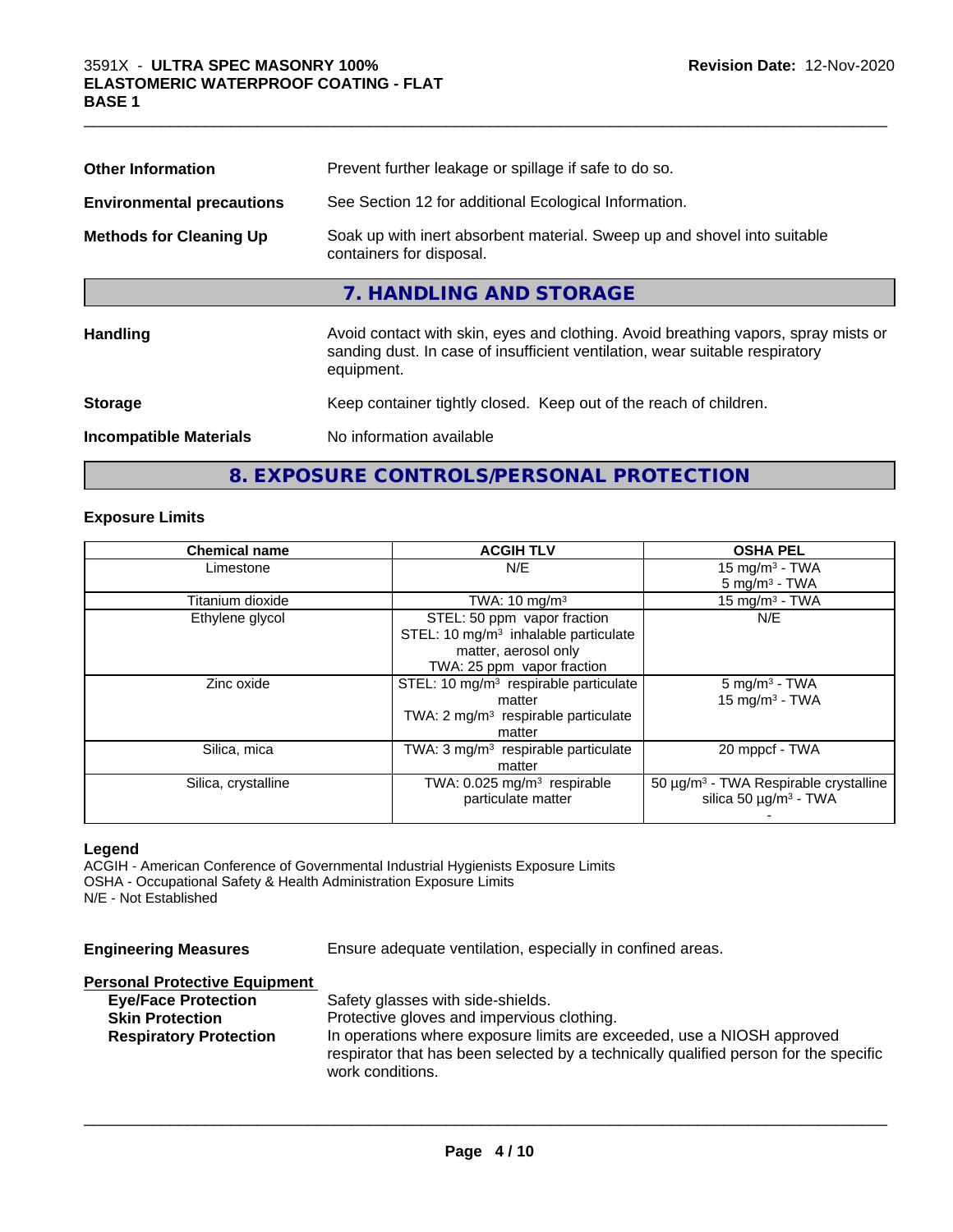**Hygiene Measures** Avoid contact with skin, eyes and clothing. Remove and wash contaminated clothing before re-use. Wash thoroughly after handling.

 $\_$  ,  $\_$  ,  $\_$  ,  $\_$  ,  $\_$  ,  $\_$  ,  $\_$  ,  $\_$  ,  $\_$  ,  $\_$  ,  $\_$  ,  $\_$  ,  $\_$  ,  $\_$  ,  $\_$  ,  $\_$  ,  $\_$  ,  $\_$  ,  $\_$  ,  $\_$  ,  $\_$  ,  $\_$  ,  $\_$  ,  $\_$  ,  $\_$  ,  $\_$  ,  $\_$  ,  $\_$  ,  $\_$  ,  $\_$  ,  $\_$  ,  $\_$  ,  $\_$  ,  $\_$  ,  $\_$  ,  $\_$  ,  $\_$  ,

#### **9. PHYSICAL AND CHEMICAL PROPERTIES**

**Appearance** liquid **Odor** little or no odor **Odor Threshold No information available** No information available **Density (Ibs/gal)** 10.8 - 10.9 **Specific Gravity** 1.29 - 1.31 **pH pH**  $\blacksquare$ **Viscosity (cps)** No information available No information available **Solubility(ies)** No information available **Evaporation Rate No information available No information available Vapor pressure** No information available **Vapor density No information available No** information available **Wt. % Solids** 50 - 60 **Vol. % Solids** 35 - 45<br> **Wt. % Volatiles** 35 - 45 **Wt. % Volatiles Vol. % Volatiles** 55 - 65 **VOC Regulatory Limit (g/L)** < 100 **Boiling Point (°F)** 212 **Boiling Point (°C)** 100 **Freezing point (°F)** 32 **Freezing Point (°C)**<br> **Flash point (°F)**<br> **Flash point (°F)**<br> **Point (°F)**<br> **Point (°F)**<br> **Point (°F)**<br> **Point (°F)**<br> **Point (°F) Flash point (°F) Flash Point (°C)** Not applicable **Method** Not applicable **Flammability (solid, gas)** Not applicable<br> **Upper flammability limit:** Not applicable **Upper flammability limit: Lower flammability limit:** Not applicable **Autoignition Temperature (°F)** No information available **Autoignition Temperature (°C)** No information available **Decomposition Temperature (°F)** No information available **Decomposition Temperature (°C)** No information available **Partition coefficient Contract Community No information available** 

**No information available** 

#### **10. STABILITY AND REACTIVITY**

| <b>Reactivity</b>                       | Not Applicable                           |
|-----------------------------------------|------------------------------------------|
| <b>Chemical Stability</b>               | Stable under normal conditions.          |
| <b>Conditions to avoid</b>              | Prevent from freezing.                   |
| <b>Incompatible Materials</b>           | No materials to be especially mentioned. |
| <b>Hazardous Decomposition Products</b> | None under normal use.                   |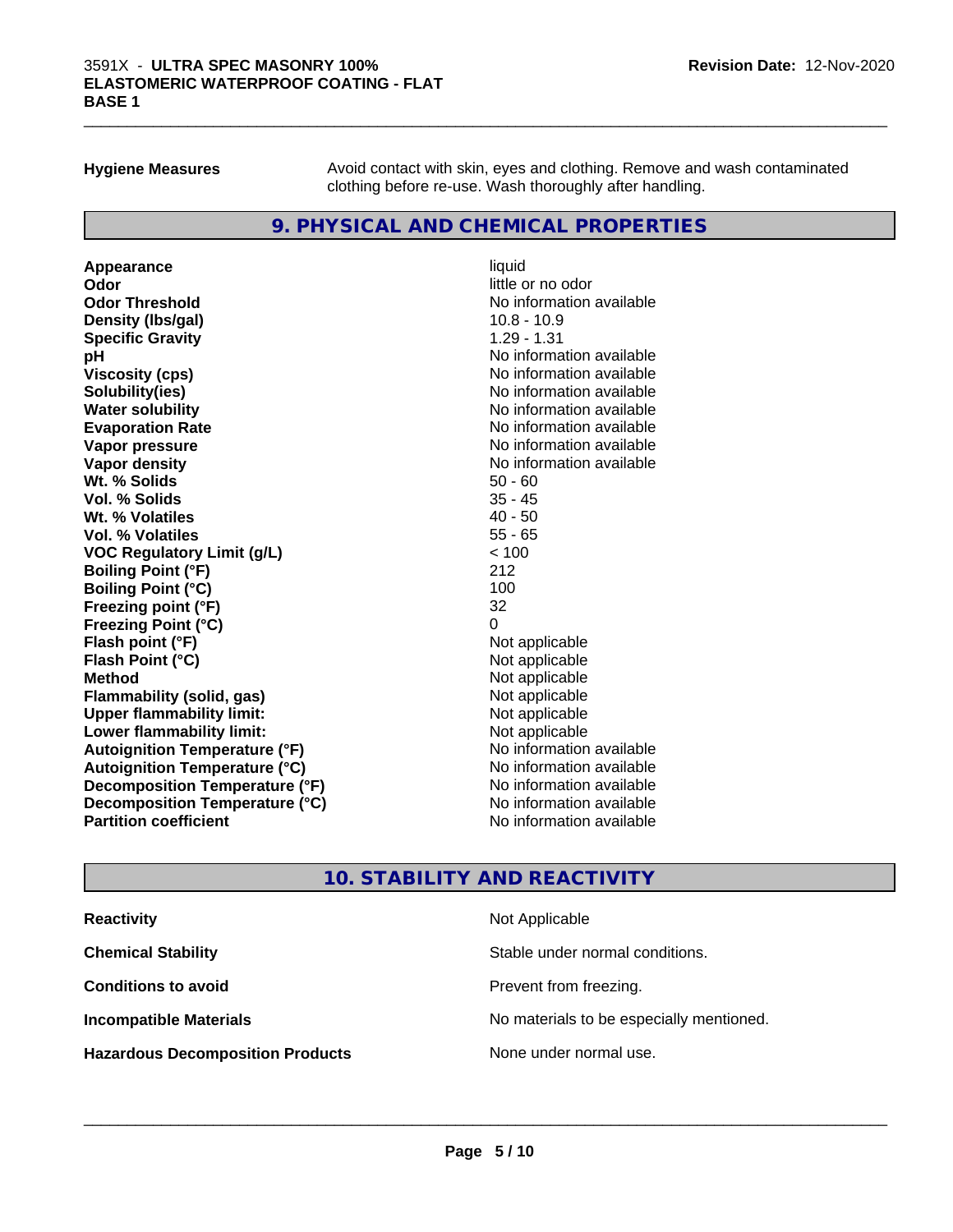| <b>Possibility of hazardous reactions</b> | None under normal conditions of use.                                                       |
|-------------------------------------------|--------------------------------------------------------------------------------------------|
|                                           | 11. TOXICOLOGICAL INFORMATION                                                              |
| <b>Product Information</b>                |                                                                                            |
| Information on likely routes of exposure  |                                                                                            |
| <b>Principal Routes of Exposure</b>       | Eye contact, skin contact and inhalation.                                                  |
| <b>Acute Toxicity</b>                     |                                                                                            |
| <b>Product Information</b>                | No information available                                                                   |
|                                           | Symptoms related to the physical, chemical and toxicological characteristics               |
| <b>Symptoms</b>                           | No information available                                                                   |
|                                           | Delayed and immediate effects as well as chronic effects from short and long-term exposure |
| Eye contact                               | May cause slight irritation.                                                               |
| <b>Skin contact</b>                       | Substance may cause slight skin irritation. Prolonged or repeated contact may dry          |
| <b>Inhalation</b>                         | skin and cause irritation.<br>May cause irritation of respiratory tract.                   |
| Ingestion                                 | May be harmful if swallowed. Ingestion may cause gastrointestinal irritation,              |
|                                           | nausea, vomiting and diarrhea. May cause adverse kidney effects.                           |
| <b>Sensitization</b>                      | No information available                                                                   |
| <b>Neurological Effects</b>               | No information available.                                                                  |
| <b>Mutagenic Effects</b>                  | No information available.                                                                  |
| <b>Reproductive Effects</b>               | No information available.                                                                  |
| <b>Developmental Effects</b>              | No information available.                                                                  |
| <b>Target organ effects</b>               | No information available.                                                                  |
| <b>STOT - single exposure</b>             | No information available.                                                                  |
| <b>STOT - repeated exposure</b>           | Causes damage to organs through prolonged or repeated exposure if inhaled.                 |
| <b>Other adverse effects</b>              | No information available.                                                                  |
| <b>Aspiration Hazard</b>                  | No information available                                                                   |

 $\_$  ,  $\_$  ,  $\_$  ,  $\_$  ,  $\_$  ,  $\_$  ,  $\_$  ,  $\_$  ,  $\_$  ,  $\_$  ,  $\_$  ,  $\_$  ,  $\_$  ,  $\_$  ,  $\_$  ,  $\_$  ,  $\_$  ,  $\_$  ,  $\_$  ,  $\_$  ,  $\_$  ,  $\_$  ,  $\_$  ,  $\_$  ,  $\_$  ,  $\_$  ,  $\_$  ,  $\_$  ,  $\_$  ,  $\_$  ,  $\_$  ,  $\_$  ,  $\_$  ,  $\_$  ,  $\_$  ,  $\_$  ,  $\_$  ,

#### **Numerical measures of toxicity**

**The following values are calculated based on chapter 3.1 of the GHS document**

**ATEmix (oral)** 19556 mg/kg

#### **Component Information**

| Chemical name                     | Oral LD50            | Dermal LD50                                    | Inhalation LC50 |
|-----------------------------------|----------------------|------------------------------------------------|-----------------|
| Titanium dioxide<br>13463-67-7    | > 10000 mg/kg (Rat)  |                                                |                 |
| Ethylene glycol<br>$107 - 21 - 1$ | $= 4700$ mg/kg (Rat) | $= 10600$ mg/kg (Rat) = 9530 µL/kg<br>(Rabbit) |                 |
| Zinc oxide<br>1314-13-2           | $>$ 5000 mg/kg (Rat) |                                                |                 |
| Diphenyl ketone<br>119-61-9       | $> 10$ g/kg (Rat)    | $=$ 3535 mg/kg (Rabbit)                        |                 |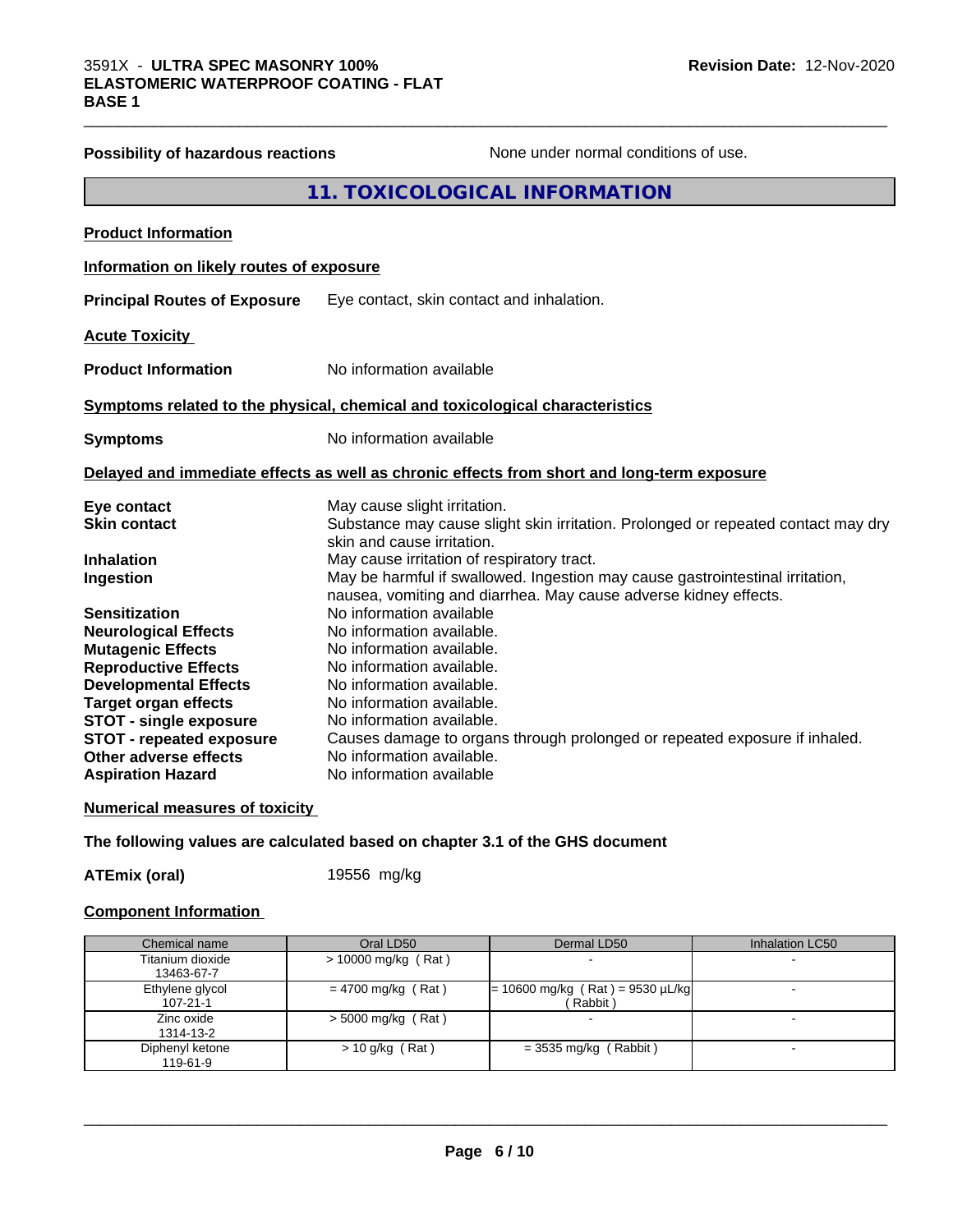#### **Chronic Toxicity**

#### **Carcinogenicity**

*The information below indicateswhether each agency has listed any ingredient as a carcinogen:.*

| <b>Chemical name</b> | <b>IARC</b>         | <b>NTP</b>  | <b>OSHA</b> |
|----------------------|---------------------|-------------|-------------|
|                      | 2B - Possible Human |             | Listed      |
| Titanium dioxide     | Carcinogen          |             |             |
|                      | - Human Carcinogen  | Known Human | Listed      |
| Silica, crystalline  |                     | Carcinogen  |             |
|                      | 2B - Possible Human |             | Listed      |
| Diphenyl ketone      | Carcinogen          |             |             |

• Crystalline Silica has been determined to be carcinogenic to humans by IARC (1) when in respirable form. Risk of cancer depends on duration and level of inhalation exposure to spray mist or dust from sanding the dried paint.• Although IARC has classified titanium dioxide as possibly carcinogenic to humans (2B), their summary concludes: "No significant exposure to titanium dioxide is thought to occur during the use of products in which titanium dioxide is

bound to other materials, such as paint."

#### **Legend**

IARC - International Agency for Research on Cancer NTP - National Toxicity Program OSHA - Occupational Safety & Health Administration

**12. ECOLOGICAL INFORMATION**

#### **Ecotoxicity Effects**

The environmental impact of this product has not been fully investigated.

#### **Product Information**

#### **Acute Toxicity to Fish**

No information available

#### **Acute Toxicity to Aquatic Invertebrates**

No information available

#### **Acute Toxicity to Aquatic Plants**

No information available

#### **Persistence / Degradability**

No information available.

#### **Bioaccumulation**

There is no data for this product.

#### **Mobility in Environmental Media**

No information available.

#### **Ozone**

No information available

#### **Component Information**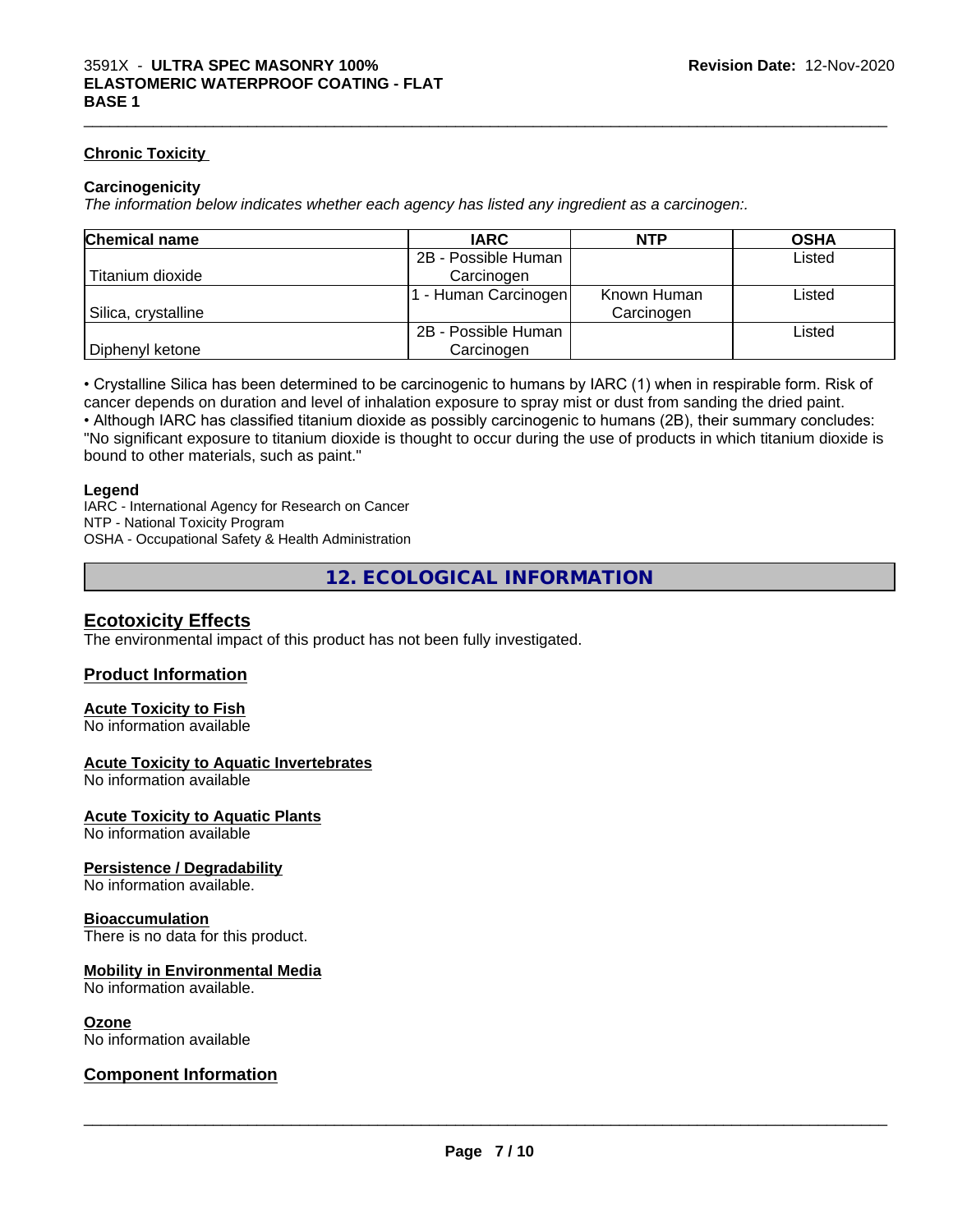#### **Acute Toxicity to Fish**

Titanium dioxide  $LC50:$  > 1000 mg/L (Fathead Minnow - 96 hr.) Ethylene glycol LC50: 8050 mg/L (Fathead Minnow - 96 hr.)

#### **Acute Toxicity to Aquatic Invertebrates**

No information available

#### **Acute Toxicity to Aquatic Plants**

No information available

|                                  | 13. DISPOSAL CONSIDERATIONS                                                                                                                                                                                               |
|----------------------------------|---------------------------------------------------------------------------------------------------------------------------------------------------------------------------------------------------------------------------|
| <b>Waste Disposal Method</b>     | Dispose of in accordance with federal, state, and local regulations. Local<br>requirements may vary, consult your sanitation department or state-designated<br>environmental protection agency for more disposal options. |
|                                  | 14. TRANSPORT INFORMATION                                                                                                                                                                                                 |
| <b>DOT</b>                       | Not regulated                                                                                                                                                                                                             |
| <b>ICAO / IATA</b>               | Not regulated                                                                                                                                                                                                             |
| <b>IMDG / IMO</b>                | Not regulated                                                                                                                                                                                                             |
|                                  | <b>15. REGULATORY INFORMATION</b>                                                                                                                                                                                         |
| <b>International Inventories</b> |                                                                                                                                                                                                                           |

#### **TSCA: United States** Yes - All components are listed or exempt.<br> **DSL: Canada** Yes - All components are listed or exempt. Yes - All components are listed or exempt.

#### **Federal Regulations**

#### **SARA 311/312 hazardous categorization**

| Acute health hazard               | Nο  |
|-----------------------------------|-----|
| Chronic Health Hazard             | Yes |
| Fire hazard                       | Nο  |
| Sudden release of pressure hazard | Nο  |
| Reactive Hazard                   | Nο  |

#### **SARA 313**

Section 313 of Title III of the Superfund Amendments and Reauthorization Act of 1986 (SARA). This product contains a chemical or chemicals which are subject to the reporting requirements of the Act and Title 40 of the Code of Federal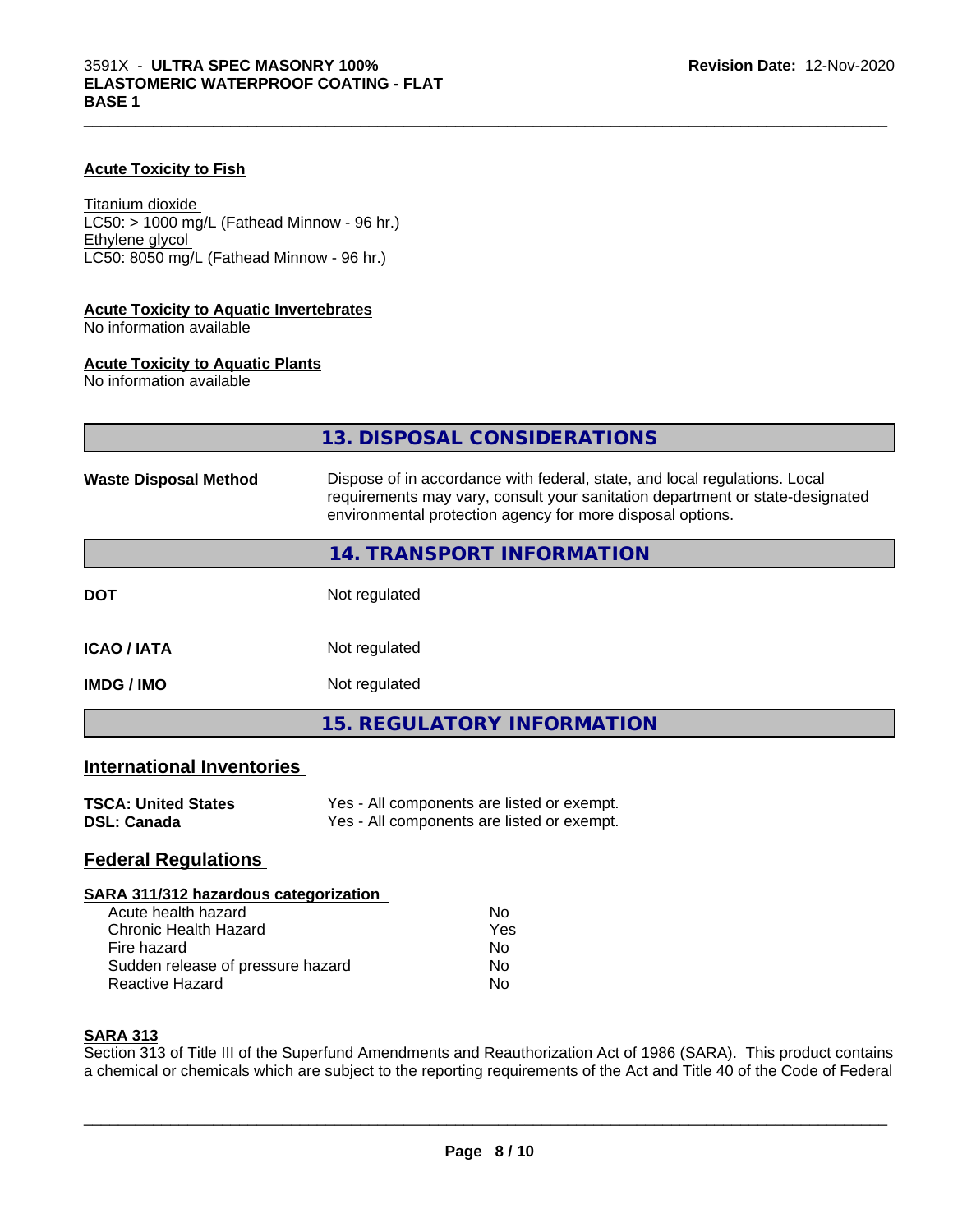#### Regulations, Part 372:

| <b>Chemical name</b> | CAS No.   | Weight-% | <b>CERCLA/SARA 313</b><br>(de minimis concentration) |
|----------------------|-----------|----------|------------------------------------------------------|
| Ethylene glycol      | 107-21-1  | - 5      |                                                      |
| Zinc oxide           | 1314-13-2 | - 5      |                                                      |

 $\_$  ,  $\_$  ,  $\_$  ,  $\_$  ,  $\_$  ,  $\_$  ,  $\_$  ,  $\_$  ,  $\_$  ,  $\_$  ,  $\_$  ,  $\_$  ,  $\_$  ,  $\_$  ,  $\_$  ,  $\_$  ,  $\_$  ,  $\_$  ,  $\_$  ,  $\_$  ,  $\_$  ,  $\_$  ,  $\_$  ,  $\_$  ,  $\_$  ,  $\_$  ,  $\_$  ,  $\_$  ,  $\_$  ,  $\_$  ,  $\_$  ,  $\_$  ,  $\_$  ,  $\_$  ,  $\_$  ,  $\_$  ,  $\_$  ,

#### **Clean Air Act,Section 112 Hazardous Air Pollutants (HAPs) (see 40 CFR 61)**

This product contains the following HAPs:

| <b>Chemical name</b> | CAS No.  | Weight-% | <b>Hazardous Air Pollutant</b> |
|----------------------|----------|----------|--------------------------------|
|                      |          |          | (HAP)                          |
| Ethylene glycol      | 107-21-1 |          | Listed                         |

#### **US State Regulations**

#### **California Proposition 65**

**AVIMARNING:** Cancer and Reproductive Harm– www.P65warnings.ca.gov

#### **State Right-to-Know**

| <b>Chemical name</b> | <b>Massachusetts</b> | <b>New Jersey</b> | Pennsylvania |
|----------------------|----------------------|-------------------|--------------|
| Limestone            |                      |                   |              |
| Titanium dioxide     |                      |                   |              |
| Ethylene glycol      |                      |                   |              |
| Zinc oxide           |                      |                   |              |
| Silica, mica         |                      |                   |              |
| Silica, crystalline  |                      |                   |              |

#### **Legend**

X - Listed

### **16. OTHER INFORMATION**

**HMIS** - **Health:** 1\* **Flammability:** 0 **Reactivity:** 0 **PPE:** -

 $\overline{\phantom{a}}$  ,  $\overline{\phantom{a}}$  ,  $\overline{\phantom{a}}$  ,  $\overline{\phantom{a}}$  ,  $\overline{\phantom{a}}$  ,  $\overline{\phantom{a}}$  ,  $\overline{\phantom{a}}$  ,  $\overline{\phantom{a}}$  ,  $\overline{\phantom{a}}$  ,  $\overline{\phantom{a}}$  ,  $\overline{\phantom{a}}$  ,  $\overline{\phantom{a}}$  ,  $\overline{\phantom{a}}$  ,  $\overline{\phantom{a}}$  ,  $\overline{\phantom{a}}$  ,  $\overline{\phantom{a}}$ 

#### **HMIS Legend**

- 0 Minimal Hazard
- 1 Slight Hazard
- 2 Moderate Hazard
- 3 Serious Hazard
- 4 Severe Hazard
- \* Chronic Hazard

X - Consult your supervisor or S.O.P. for "Special" handling instructions.

*Note: The PPE rating has intentionally been left blank. Choose appropriate PPE that will protect employees from the hazards the material will present under the actual normal conditions of use.*

*Caution: HMISÒ ratings are based on a 0-4 rating scale, with 0 representing minimal hazards or risks, and 4 representing significant hazards or*